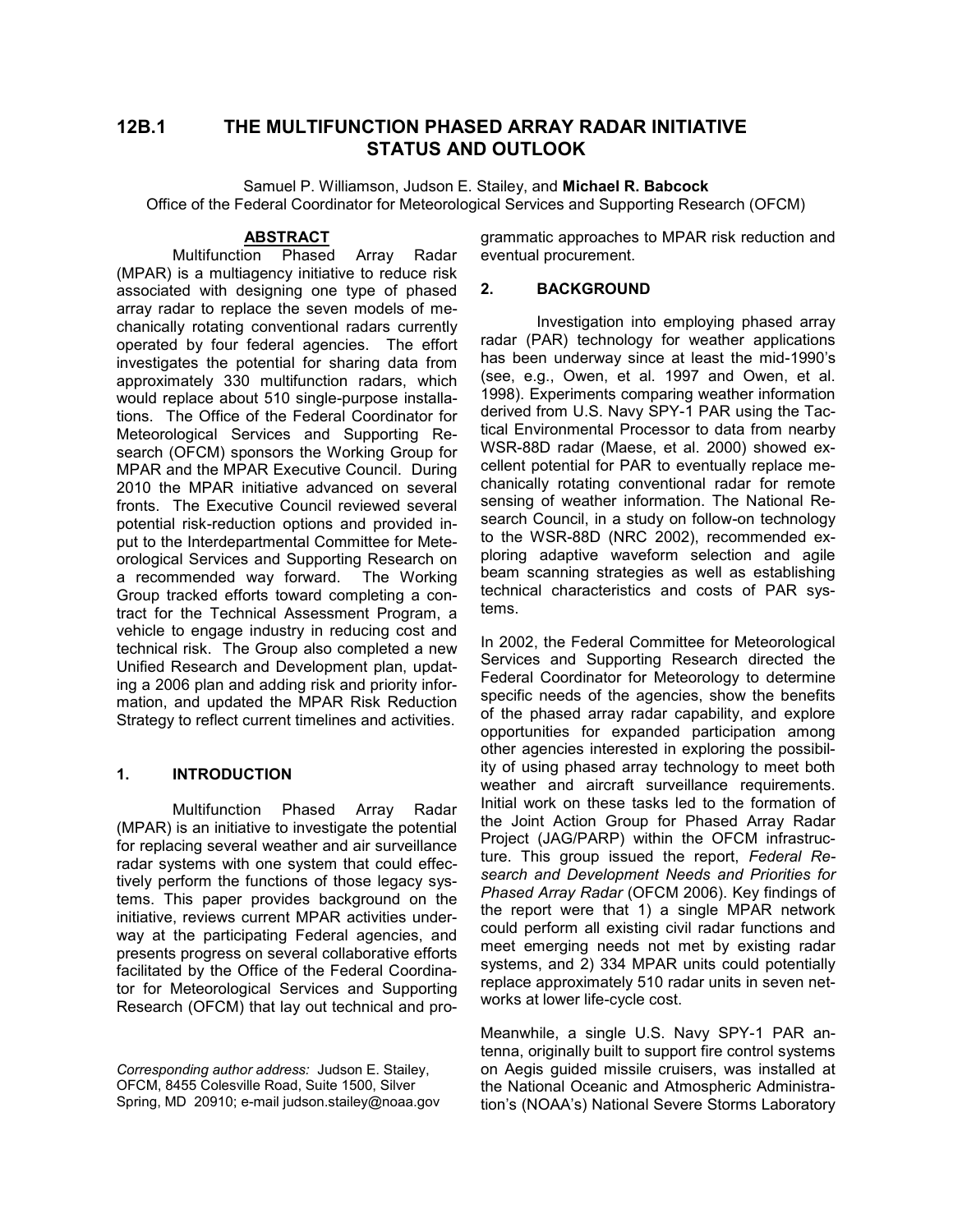(NSSL) in Norman, Oklahoma, and became part of the National Weather Radar Testbed (NWRT). It has been operating since 2004, collecting data to study the capability of an operational PAR to support weather surveillance. Agency acceptance of the JAG report led to the formation of a more permanent interagency body, the Working Group for Multifunction Phased Array Radar (WG/MPAR), in 2007. WG/MPAR, which is cochaired by representatives of the four primary MPAR stakeholder agencies—Department of Transportation/Federal Aviation Administration (DOT/FAA), Department of Commerce/NOAA (DOC/NOAA), Department of Defense (DOD) and Department of Homeland Security (DHS) has been the focal point for MPAR risk reduction and other associated interagency activities. The group planned and conducted the first MPAR Symposium and responded to a symposium action item to produce the initial MPAR Risk Reduction Implementation Strategy in January, 2008. Later that year, the National Research Council released the report, *Evaluation of the Multifunction Phased Array Radar Planning Process* (NRC 2008), which reviewed the JAG/PARP report and other related planning activities associated with MPAR. The NRC report recommended that the MPAR research and development (R&D) program be continued.

The WG/MPAR has met regularly since 2007, planning a second MPAR Symposium (November, 2009), serving as a vehicle for interagency communication and collaboration, engaging industry, and supporting other risk reduction activities. The MPAR Executive Council (EC) was established in 2008 to coordinate interagency efforts and resources and to provide oversight and guidance to the WG/MPAR. The EC/MPAR is chaired by the Federal Coordinator for Meteorology and includes senior executives from the four stakeholder agencies. Among other activities, the Council reviewed and responded to the action items from the second symposium and has reviewed potential risk reduction options.

#### **3. CURRENT ACTIVITIES**

# **3.1 NOAA's National Severe Storms Laboratory**

Much of the research related to PAR applications for weather surveillance is being conducted at NSSL, most of it using the NWRT. Having demonstrated through their ADAPTS (Adaptive Digital signal processing Algorithm for PAR Timely Scans) program the basic concept of adaptive scanning to avoid expending radar resources looking at "empty space," NSSL scientists have moved on to second order adaptive scanning. This advanced concept adjusts update times and scan strategies based on the characteristics of different storms. Adaptive scanning is also being applied to range oversampling, which has demonstrated improved data quality while reducing scan time by a factor of two. Application of the data to improve warning and forecasting performance is also receiving attention. The Phased Array Radar Innovative Sensing Experiment (PARISE) brings operational forecasters to the NSSL Hazardous Weather Testbed to experiment with using PAR data as part of the warning process in an operational environment, and experiments are underway using PAR data to initialize storm-scale models. In collaboration with the University of Oklahoma, NSSL is modifying the NWRT to add eight channels to enhance aircraft tracking for multifunctionality experiments.

# **3.2 Federal Aviation Administration**

The FAA has been supporting the MPAR risk reduction initiative through a variety of projects at the Massachusetts Institute of Technology Lincoln Laboratory (MIT LL). The Laboratory has developed a 64-element dual polarized panel (Figure 1) with a focus on high cross-polar isolation performance and low cost manufacturing techniques for transmit/receive units. The success of this panel prompted efforts to build a modified version that can be produced in greater numbers and mounted together to build up progressively larger arrays for more advanced testing and demonstration of operational concepts.



*Figure 1. 64 Transmit-Receive element dual polarized phased array antenna panel developed by MIT Lincoln Laboratory.*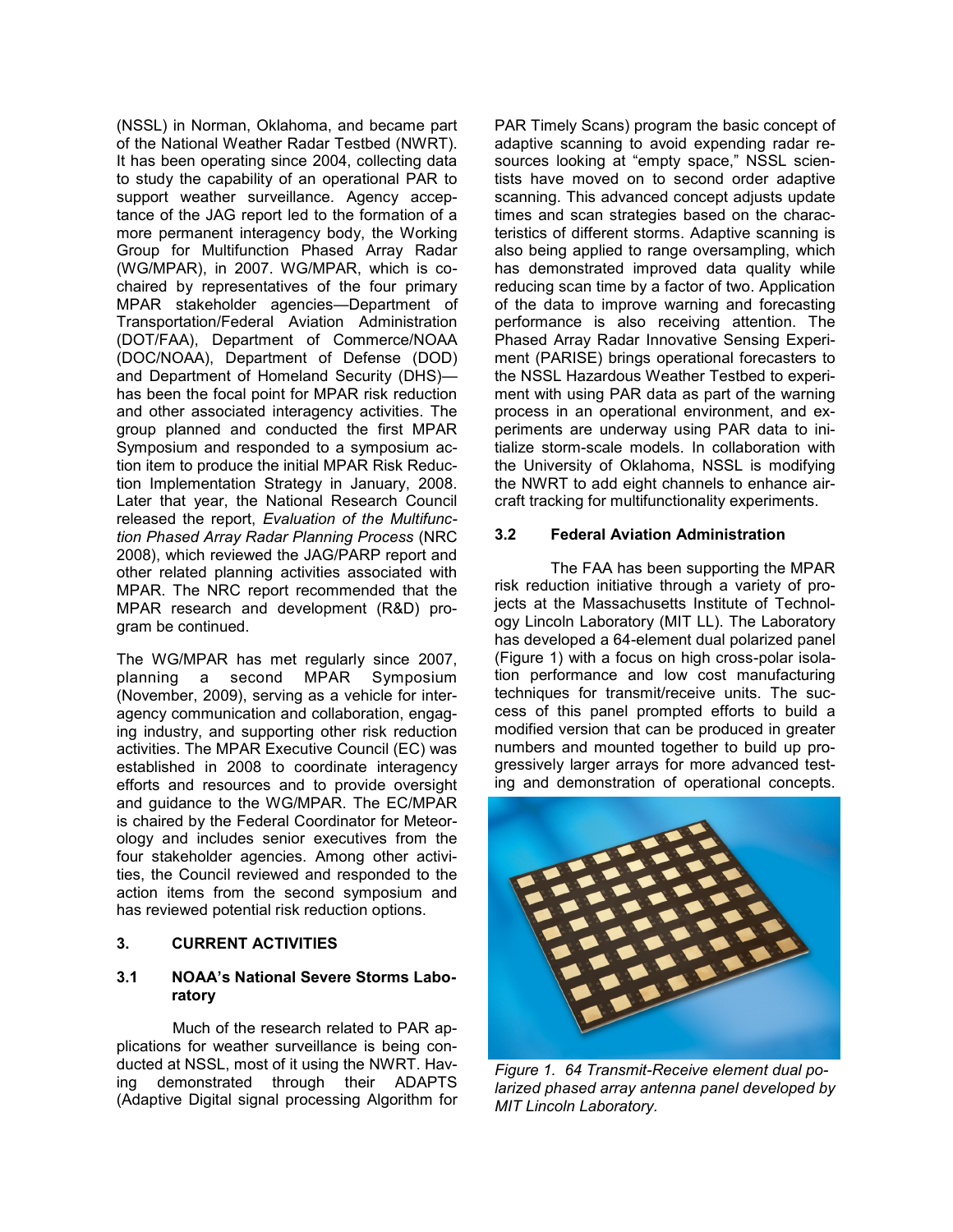The FAA has also developed a concept of operations for an MPAR radar system performing the combined functions of terminal weather support and terminal area air surveillance.

In response to enhanced funding in the proposed FY11 budget, oversight of the MPAR initiative at the FAA Headquarters shifted from the NextGen Operations Planning Office Systems Engineering Directorate to the Research and Technology Development Directorate, and day-to-day management has transitioned from the William J. Hughes Technical Center in Atlantic City, New Jersey to the FAA Headquarters. This change shifted the FAA MPAR activities to a more programmatic approach with increased emphasis on satisfying the decision point requirements of the agency's Acquisition Management System. This, in turn, has required a re-evaluation of the FAA's approach to MPAR activities, which is ongoing.

# **3.3 Department of Defense**

The DOD has been involved in the WG/ MPAR and EC/MPAR, but has not had a separate, identifiable MPAR program. Nevertheless, numerous DOD radar programs show potential to be leveraged for MPAR, and several efforts have been coordinating directly with the WG/MPAR. Both the Army and the Navy have Digital Array Radar (DAR) programs that are being tracked by the WG. The Army DAR is a small program supporting the development of a fully digital panel at Purdue University. The Navy program focuses on radar infrastructure based on open architecture defined by a non-proprietary government-owned Interface Requirements Document. The Air Force is investigating the potential use of an MPAR-like system to support the FAA-required "sense and avoid" capability for unmanned aerospace systems training in the United States. In addition, the Air Force Research Laboratory had been engaged with the WG to provide information on the Scalable Panels for Efficient, Affordable Radars (SPEAR), and Modular Open Systems Approach (MOSA) for common back-end programs. Meanwhile, the DOD has completed an Initial Capabilities Document for surveillance and is moving forward with an Analysis of Alternatives, which is expected to consider MPAR as an important option.

#### **3.4 Department of Homeland Security**

The DHS is closely tied to the DOD in surveillance programs, and remains heavily engaged with the WG. The DHS has funded several investigations of wind farm interference with radar signals and how to mitigate that interference. In addition, the DHS is deeply involved in the Integrated Surveillance and Air Domain Awareness initiatives—interagency efforts that are expected to rely on new-technology radar for key data.

# **4. MOVING FORWARD WITH MPAR**

The President's budget for FY11 and succeeding years includes a significant increase in funding for MPAR risk reduction for both NOAA and FAA. However, that budget has not been passed by Congress, and it remains to be seen whether the new Congress will appropriate funding for 2011 at the requested level. Planning continues under the assumption that funding will become available in the latter half of the fiscal year so the agencies will be in a position to move forward with more robust risk reduction activities. Plans include updating the Risk Reduction Strategy and MPAR Unified Research and Development Plan, preparation for the Technical Assessment Program (TAP), and consideration of establishing an MPAR Risk Reduction Office.

#### **4.1 MPAR Risk Reduction Strategy**

The risk reduction strategy is a timeline showing the various activities that should take place to complete risk reduction and, to put risk reduction in context, show subsequent activities to procure and prepare to field MPAR. The strategy was developed 3 years ago, but the initial version had become outdated due to funding delays and changes in the initiative. The current strategy (Figure 2) is fundamentally sound, but may require some adjustment, especially to the TAP, in response to the FAA's increased programmatic emphasis. The timeline is anchored on milestones from the FAA roadmap for weather and air surveillance systems (FAA 2010), and notional milestones for NOAA and DOD are added to suggest how those agencies would proceed with associated programs. R&D activities, programmatic actions, and the procurement process are added to the plan, which also incorporates long lead time activities (e.g., site surveys/ acquisition, radio frequency spectrum challenges, program management and oversight).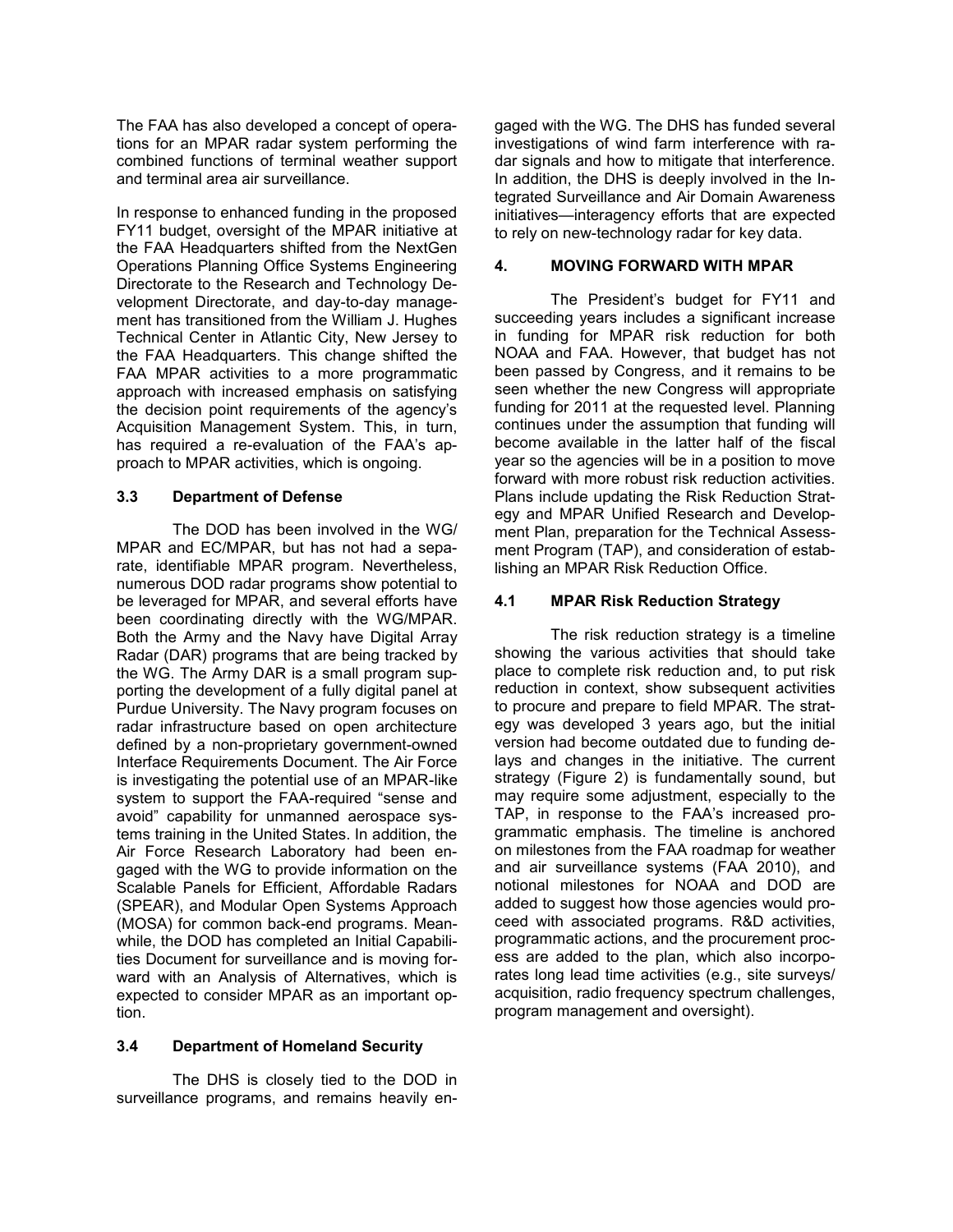# **4.2 MPAR Unified Research and Development (R&D) Plan**

The original MPAR R&D plan was published as part of *Federal Research and Development Needs and Priorities for Phased Array Ra*dar (OFCM 2006). An action item from the second MPAR Symposium in November 2009 (OFCM 2009) called for a review of technical challenges and development of a unified R&D plan. A vital component of the plan is a matrix that lists nearly 70 research elements, the MPAR initiatives that can be expected to address each element, and the timeframe for the work. The elements are divided into two groups: technology development and test, and proof of operational concepts. The plan also includes priorities, as recommended by the NRC (NRC 2009), and a measure of technical and programmatic risk for each element, which was requested by the EC/ MPAR. The NRC report also called for cost information, and the plan does address that recommendation. However, it was not feasible to assign costs to individual research elements, so the costs were assigned instead to the research initiatives. The Unified R&D Plan (OFCM 2010) is a living document that will be updated as technical, programmatic and budgetary conditions evolve.

# **4.3 MPAR Technical Assessment Program**

The TAP was conceived over 2 years ago as a way to engage industry and focus resources on innovative solutions to the three fundamental MPAR risk reduction challenges reducing cost to target levels, demonstrating effective multifunctionality, and developing dual polarization technology (a capability being implemented on existing weather radar) with acceptable cross-polar isolation. Two models for the TAP have been considered. One model emphasizes industry outreach and would support a variety of potential solutions to the three risk reduc-



# **MPAR Risk-Reduction Strategy**

*Figure 2. Revised MPAR Risk-Reduction Strategy based on milestones from FAA Roadmap with notional NOAA and DOD decision points.*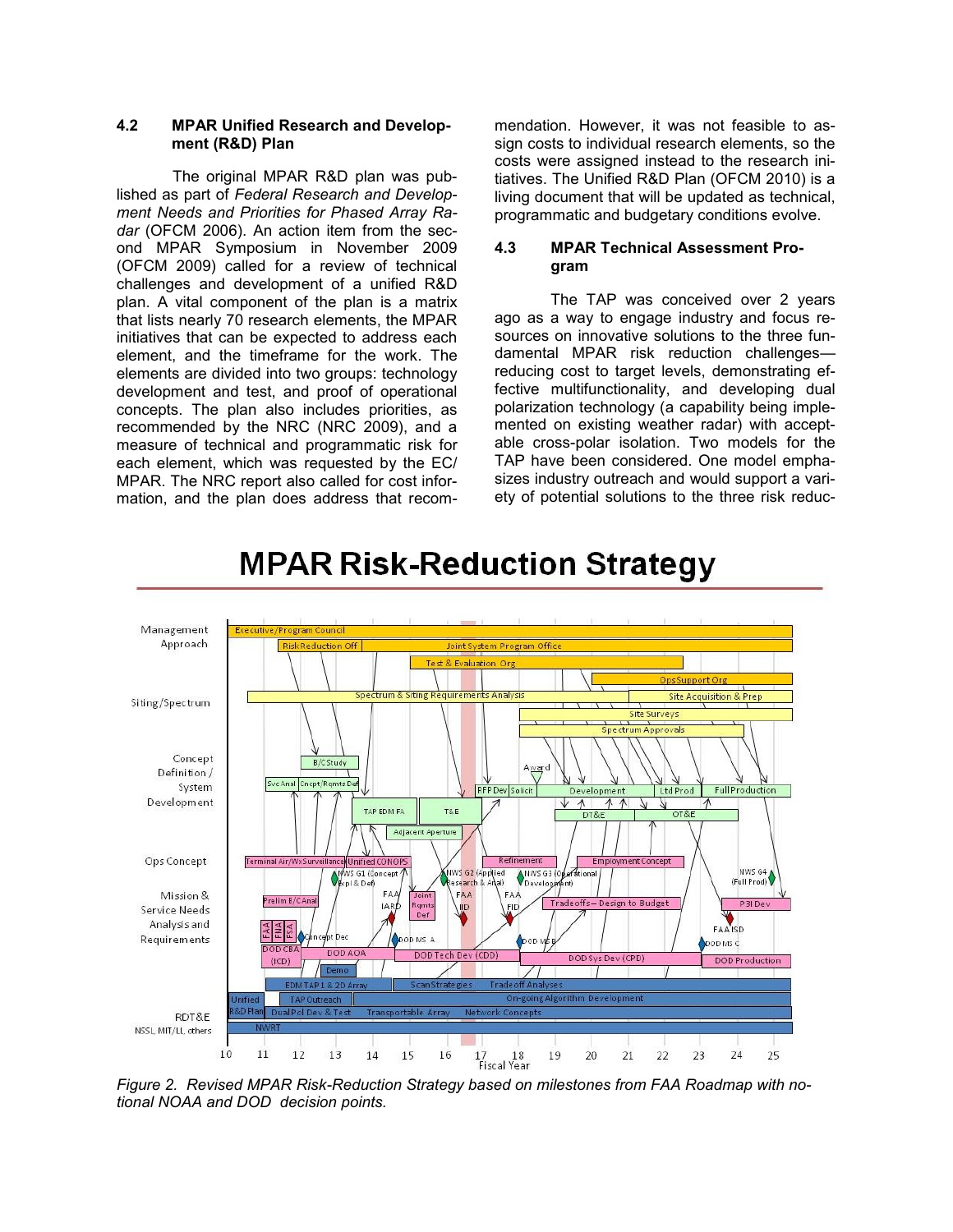tion challenges. Supporting several solutions, some of which may still be on the drawing board or even earlier in the development process, limits the size of the panels that could be developed within the available time and funding. It is assumed that a follow-on effort would be needed to build a large enough array for true operational demonstration based on the most promising solution. The other model would concentrate on developing an antenna array based on technology already demonstrated in a small dual polarized panel. This approach would limit funding for industry outreach and shift industry involvement to systems studies and open architecture trade analysis. It would provide a fast track to an antenna that could support operational testing, but could introduce higher risk by focusing on one technology. With sufficient funding both models could be pursued, but current budget projections do not appear to support that approach. The TAP partnering agencies (NOAA and FAA) are reevaluating the alternative technology assessment options in light of potential programmatic changes. However, the resolution of the FY11 budget situation will have the greatest impact on the future of the TAP.

# **4.4 MPAR Joint Risk Reduction Office**

Since its inception, the focal point for the MPAR initiative has been at the OFCM. With a significant increase in funding for MPAR risk reduction in the President's FY 2011 budget and key decisions approaching in the FAA roadmap, the establishment of a separate risk reduction office has been proposed. The office would provide dedicated day-to-day management of the interagency effort with oversight from the EC/ MPAR and the coordination of the WG/MPAR. Tasks would include implementation of the Unified R&D Plan; facilitating exchange of interagency funds, plans, and budgets; and programmatic activities such as cost-benefit analysis, concept of operations, and requirements definition.

Initially the office would be administratively attached to NOAA's Office of Oceanic and Atmospheric Research under the Deputy Associate Administrator for Laboratories and Cooperative Institutions. Executive Council and Working Group engagement would include providing overall direction, maintaining the Risk Reduction Strategy and Unified R&D Plan, providing guidance for cost-benefit analysis, interfacing with other interagency communities (e.g., NextGen, Air Domain



*Figure 3. Organizational arrangement, roles, and tasks associated with proposed MPAR Joint Risk Reduction Office.*

Awareness), and investigating and implementing future organizational options (Figure 3). It is expected that, should the Risk Reduction Strategy move forward as planned, the Risk Reduction Office would evolve into a program office to manage MPAR acquisition. The proposal to establish the office is currently under consideration by the Executive Council.

#### **5. Summary**

With a recently updated Unified R&D Plan and Risk Reduction Strategy, new funding in the President's budget, and a proposal to establish a dedicated Risk Reduction Office, the MPAR initiative is positioned to move into a new, more aggressive phase. What exactly that new phase will involve and whether it will actually happen will depend on the changing dynamics of the partnering agencies' involvement in the risk reduction process and the fate of MPAR funding in the FY11 and subsequent Federal budgets.

#### **REFERENCES**

FAA 2010: *Infrastructure Roadmaps*. Available at https://nasea.faa.gov/products/ir/main